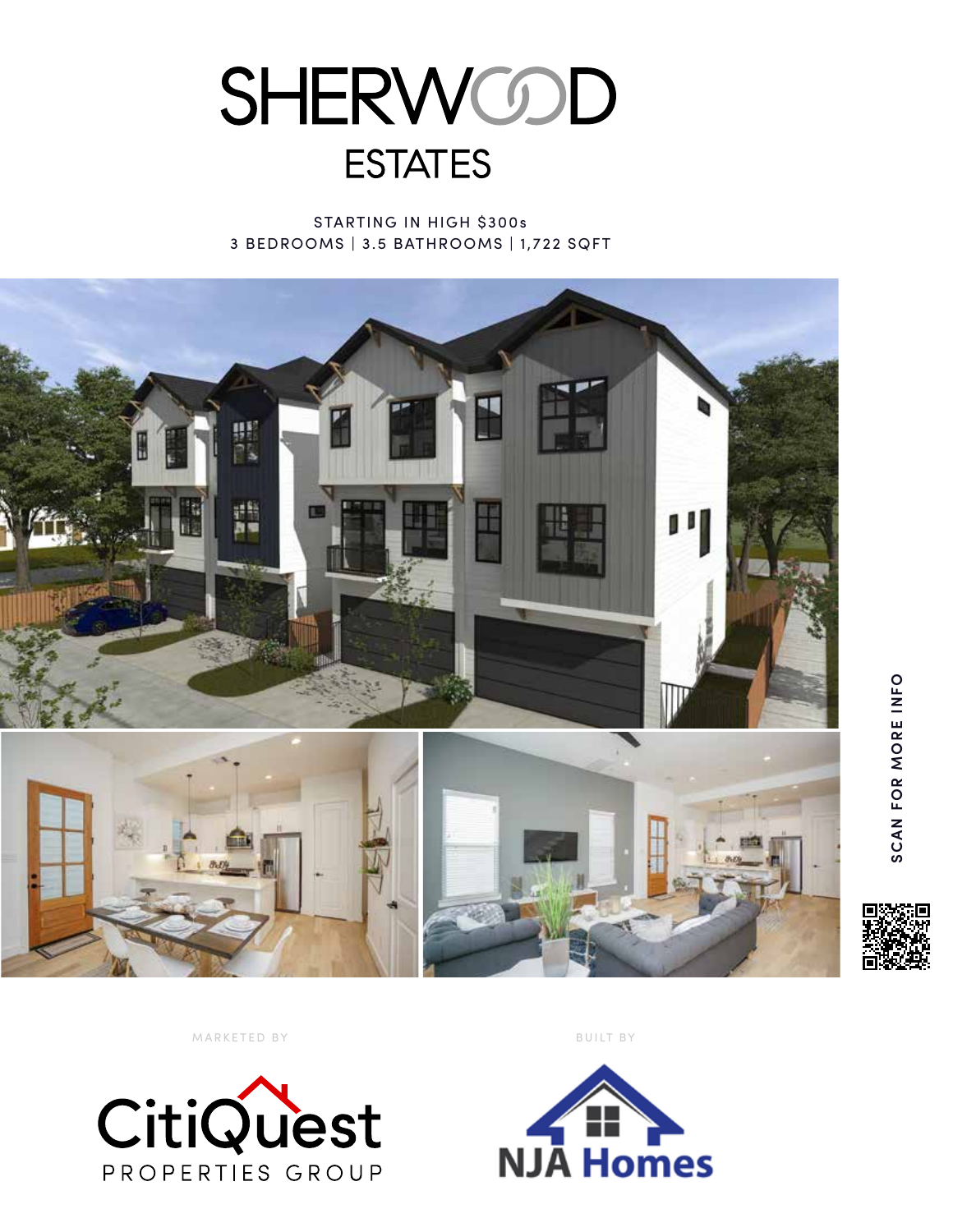## About Sherwood Estates

## **DESCRIPTION**

Sherwood Estates: exceptional new construction in Spring Branch. Each home is impressively designed with modern finishes such as Quartz countertops in kitchen and bath, stainless steel appliances,and engineered wood throughout the first floor of the home. Open concept living with high ceilings.Sherwood Estates will include private driveways and fully fenced backyards. Sherwood Estates will offer 3 different floor plans with 2 and 3 story options. Every home is pre-wired with smart home ready features.Take advantage of the close proximity to City Centre, Memorial City Mall, grocery stores, many restaurants and attractions.







- Newly constructed
- 3 Bedrooms & 2.5 Baths
- 3 different floorplan layouts
- Quartz countertops in ktchen and bath
- Stainless steel appliances
- Engineered wood through first floor
- High ceiling
- Open concept living area
- Private driveways
- Fully fenced backyards
- Prewired for smart home systems
- Close proximity to City Centre, Memorial City Mall, restaurants, grocery stores, and many more attractions

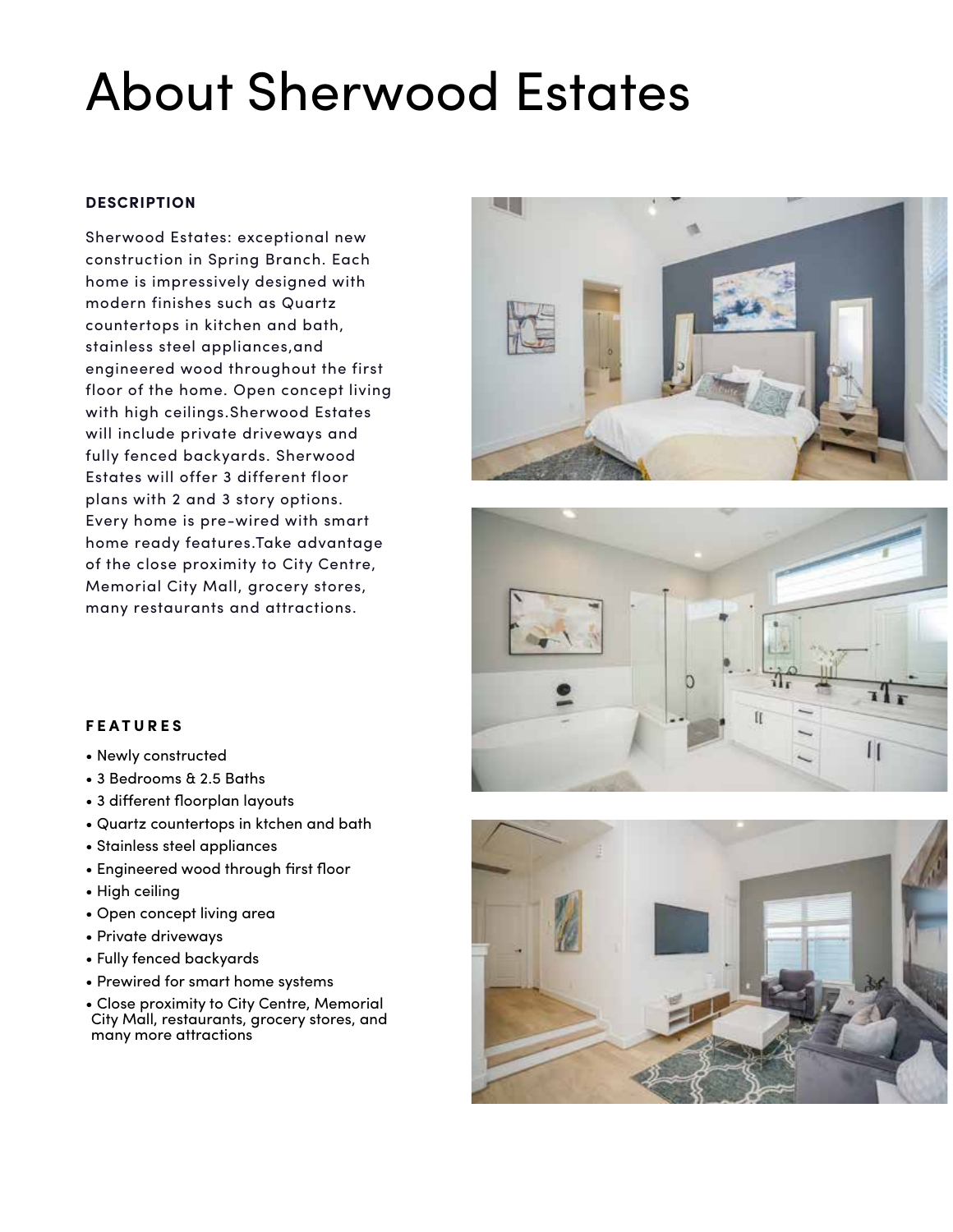## Floorplans



 $\lceil \cdot \rceil$  -  $\lVert$  pn covered patio <u>ie</u> kitchen **LOW** 11'-11"  $\times$  12'-8" 麠 dining 12'-5" X 14'-2" living room  $12' - 7"$ balcony



First Floor Second Floor Third Floor

MARINA



COPENHAGEN